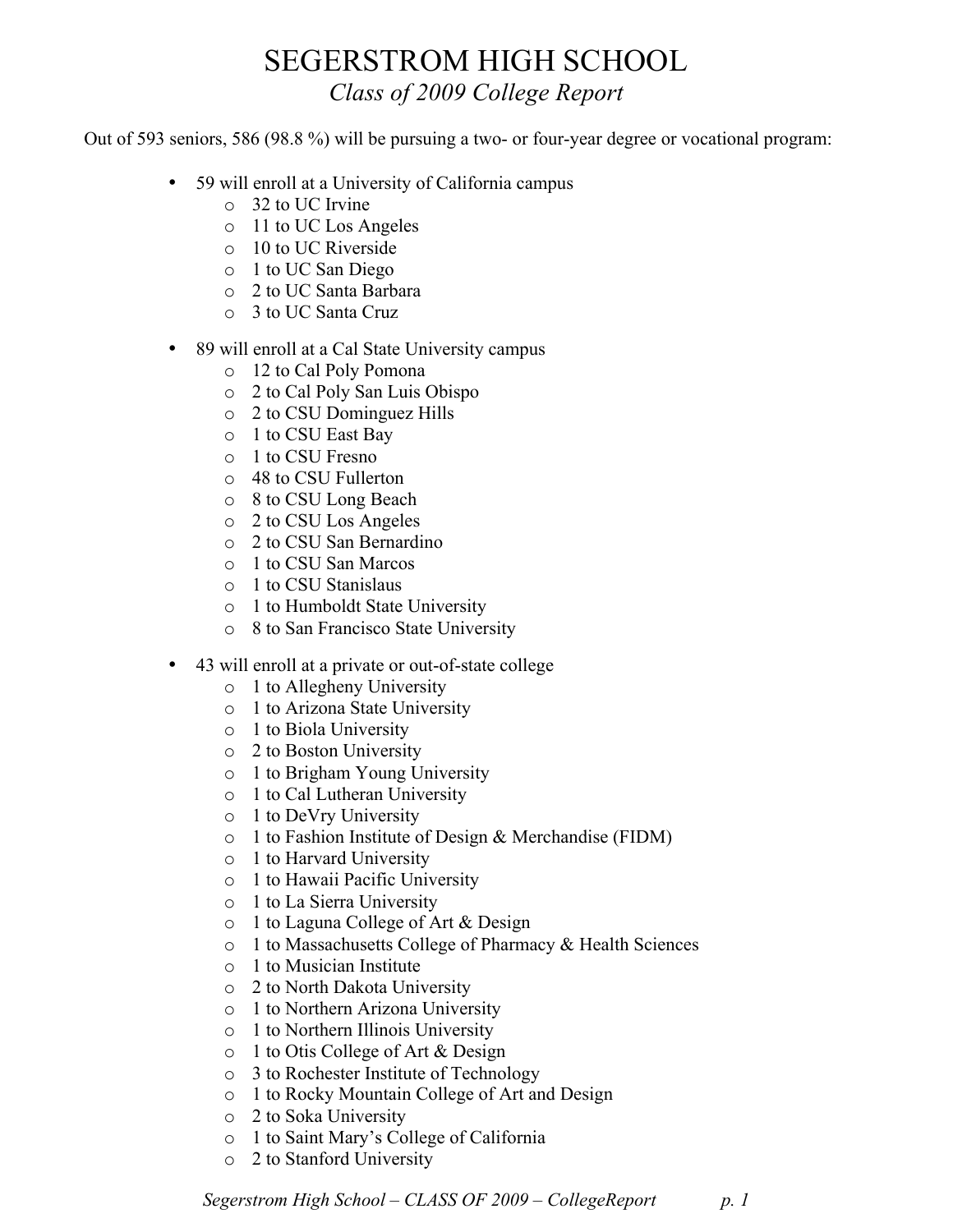- o 7 to The Art Institute
- o 1 to University of Chicago
- o 2 to University of La Verne
- o 1 to Wellesley College
- o 1 to Westwood College
- o 2 to Whittier College
- 389 will attend a community college
	- o 4 to Cypress Community College
	- o 8 to Fullerton Community College
	- o 21 to Goldenwest College
	- o 23 to Irvine Valley College
	- o 1 to Mount San Antonio College
	- o 200 to Orange Coast College
	- o 1 to Saddleback Community College
	- o 122 to Santa Ana College
	- o 1 to Santa Monica City College
	- o 6 to Santiago Canyon College
	- o 1 to Valley College
	- o 1 to Ventura College
- 6 will attend a vocational school/program
	- o 1 to Airline Academy
	- o 1 to American Career College
	- o 1 to Universal Technical Institute
	- o 1 to West Coast University
- 2 will be pursuing military careers
- 5 will be entering the workforce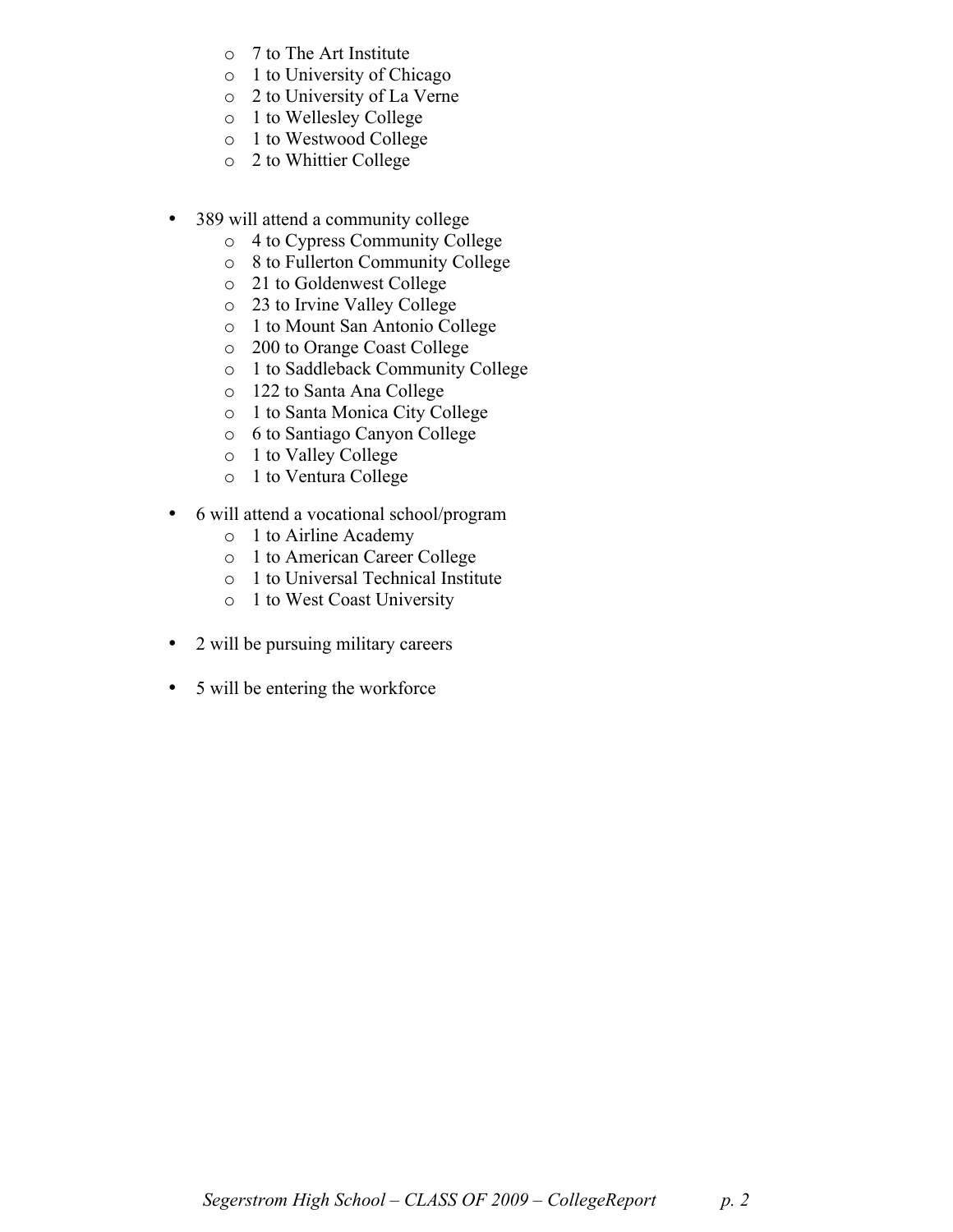## **Scholarship Report**

*A summary of private scholarships only. The report does not include State/Federal aid or university sponsored scholarships.*

| <b>Assistance League/CROP Scholarship</b>               | \$<br>920           |
|---------------------------------------------------------|---------------------|
| <b>Career Beginnings</b>                                | \$1,000             |
| Analleli Barragan \$500                                 |                     |
| Rachel Salinas \$500                                    |                     |
| CJ Segerstrom \$1,000 each                              | \$2,000             |
| Pauline Nguyen                                          |                     |
| <b>Amaury Perez</b>                                     |                     |
| <b>Change a Life Foundation/Santa Ana</b>               | \$15,000            |
| <b>Education Foundation Scholarship</b>                 |                     |
| \$5,000 each student                                    |                     |
| Susana Jaimes                                           |                     |
| Pauline Nguyen                                          |                     |
| Stephanie Chhan                                         |                     |
| <b>Floral Park Scholarship</b>                          | \$2,000             |
| Andrew Do \$1,000                                       |                     |
| Nathalie Hernandez \$1,000                              |                     |
| <b>Friar Tux Scholarship</b>                            | 500<br><sup>S</sup> |
| Rachel Salinas                                          |                     |
| <b>Future Scholars Program</b>                          | \$2,000             |
| Cele Heidi Alcantar \$1,000                             |                     |
| Aryanna Rodriguez \$1,000                               |                     |
| <b>GEAR UP Scholarship</b>                              | \$4,000             |
| Frank Duarte \$2,000                                    |                     |
| Davis Vang \$2,000                                      |                     |
| <b>Greater Alliance Scholarship List</b>                | \$1,500             |
| Andrew Do \$500                                         |                     |
| Thu Mai \$500                                           |                     |
| Rachel Salinas \$500                                    |                     |
| <b>Higher Education Mentoring Program</b>               | \$2,000             |
| Rachel Salinas                                          |                     |
| <b>Hispanic Education Endowment Fund</b><br>Scholarship | \$4,250             |
| Erik Bernal \$250                                       |                     |
| Brenda Menra \$500                                      |                     |
| Giovanna Miranda \$3,000                                |                     |
| Daisy Duran-Avalos \$500                                |                     |
|                                                         |                     |
| <b>Jaguar Football Scholarship</b>                      | \$1,000             |
| <b>Justin Mills</b>                                     |                     |
| <b>LULAC Council #147</b>                               | \$2,500             |
| Heidi Cele Alcantar \$250                               |                     |
| Daisy Duran \$250                                       |                     |
| Eric Lopez \$500                                        |                     |
| Ryan Melchor \$250                                      |                     |
| Isabel Pintor \$250                                     |                     |
| Samantha Sanchez \$250                                  |                     |
| Edlin Vejar \$250                                       |                     |